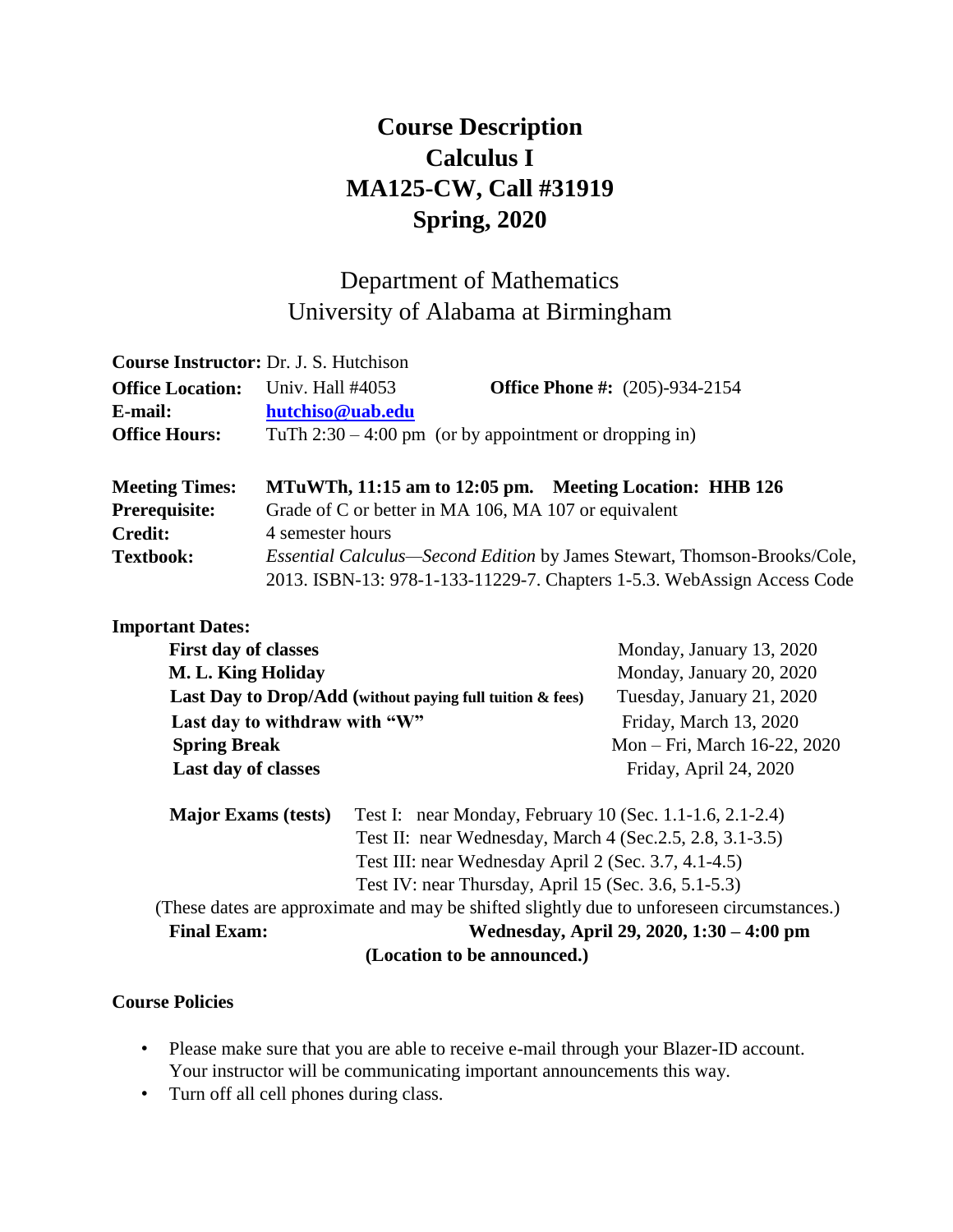- If you are contacted by the Early Alert Program, consider taking advantage of the services provided.
- If you wish to request a disability accommodation please contact Disability Support Services at 205-934-4205 or at *dss@uab.edu.*
- The two lowest quiz grades and the two lowest homework grades will be dropped to account for any missed assignments due to illness or any other circumstance. If a test is missed due to a serious verifiable circumstance or official university business, the test grade will be replaced with the properly rescaled final exam score. Otherwise, the test will receive a zero score. If you miss the final exam you will receive a zero score for this exam. In all cases you **must** contact your instructor about such circumstances **before** the exam takes place.
- Calculators (*without internet access*) will be allowed during the tests and quizzes. In addition, students may bring one quick reference card to tests (i.e., a standard 5 in x 7 in index card; both sides may be used).

### **Methods of Teaching and Learning:**

- Class meetings of 50 minutes consisting of lectures and discussion of examples and homework problems. Time for quizzes and four in-class tests is also included.
- Students are expected to undertake at least 10 hours of private study and homework per week.
- The on-line homework system Enhanced WebAssign will be used. More information follows below on this.

#### **Assessment Procedures**

Student achievement will be assessed in the following ways:

- a. **Regular on-line homework**. Homework will normally be due one week or less after a section is assigned. Feedback is provided when wrong answers are given. Students are able to retake the assignments (with randomly changed parameters) to obtain correct answers. A limited number of submissions (at most 3) is allowed during the time the set is available. Homework contributes **5%** to the course average. Problems on tests are modeled after homework problems and quizzes. Staying on top of the on-line homework (as well as working daily practice problems) is therefore extremely important.
- b. **Unannounced/announced quizzes.** Quiz problems are similar to homework problems This allows students to gauge whether they are ready to work problems in a test situation. Partial credit is awarded where appropriate. Quizzes and projects contribute **10%** to the course average.
- c. **Four 50-minute in-class tests** which will include short questions involving basic skills as well as problems requiring in-depth understanding . Each test contributes **13%** to the course average.
- d. **Attendance** in the course is crucial for your success.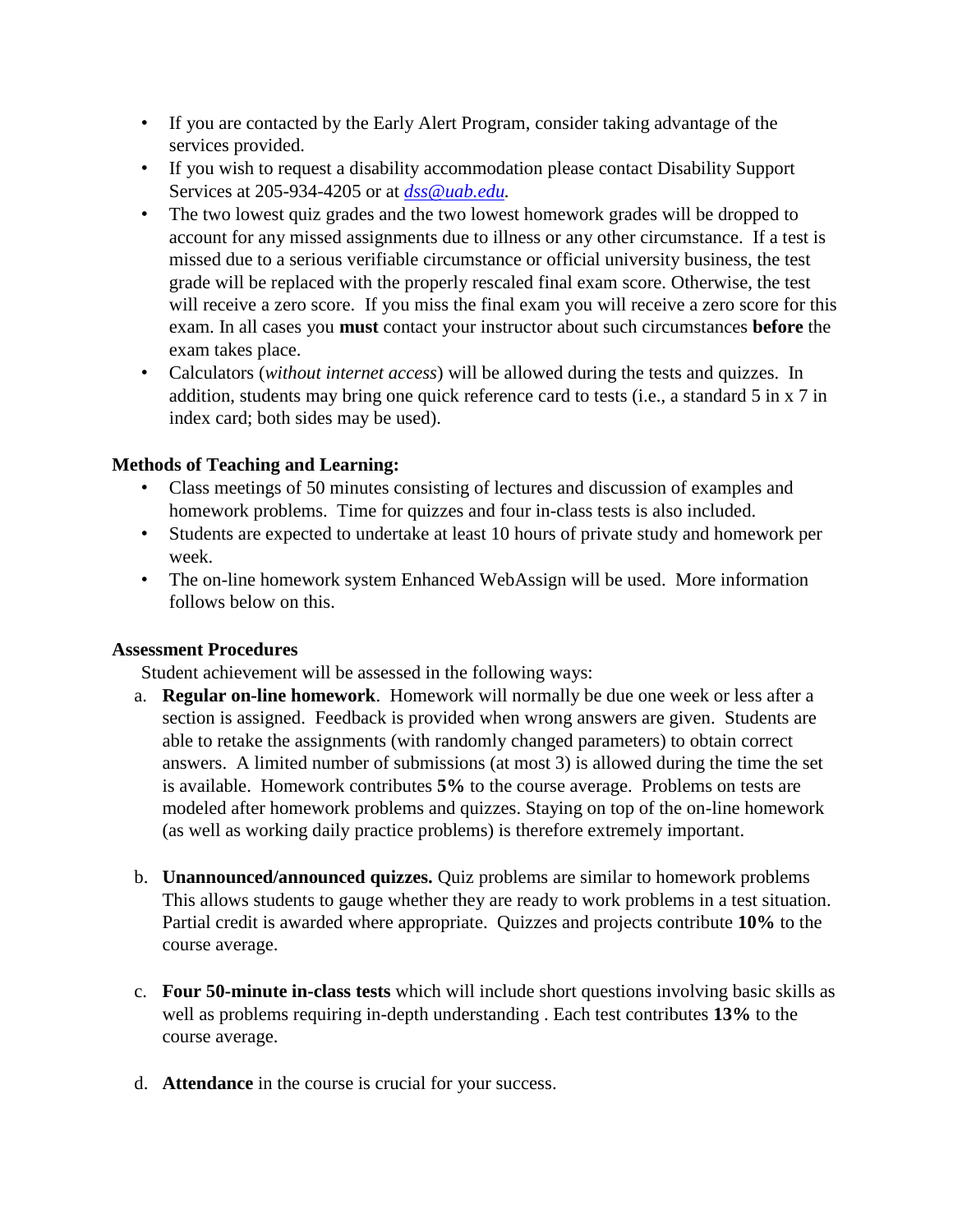- e. **A 150-minute comprehensive final examination** including problems covering basic skills and in depth understanding. The final exam contributes **33%** to the course average.
	- Your course performance is your course average (including the final exam score). This is a number between 0 and 100.
	- Your final grade is determined according to the following table:

| Course performance   88-100   75-87   62-74   50-61   Below 50 |  |  |  |
|----------------------------------------------------------------|--|--|--|
| Final Grade                                                    |  |  |  |

In addition, your grade may be raised by a strong performance on the final exam (normally at most one letter grade).

#### **TIPS**

- Help is available in the Math Learning Lab (HHB 202). M-Th 9-8, F 9-5. See schedule on math website [www.math.uab.edu.](http://www.math.uab.edu/) [T](http://www.math.uab.edu/)here will be *special tutoring hours* **for calculus**.
- Past exams given in Calculus I are posted on the math website [www.math.uab.edu](http://www.math.uab.edu/) [fo](http://www.math.uab.edu/)r student practice. Click on *Test Bank* under the *Student Resources* link.
- Regular class attendance, working steadily and regularly, and seeking help when needed will all increase your chances to succeed in this course.
- Remember that being a full-time student is a full-time job.

#### **How to get started on Enhanced WebAssign (the on-line homework):**

The following document and video link should walk you through the registration process and give you additional information on Enhanced WebAssign**:** [http://tinyurl.com/EWA-student](http://tinyurl.com/EWA-student-registration)[registration](http://tinyurl.com/EWA-student-registration) 

Basic information on how to get started on WebAssign also appears below:

(0)Go to *[www.webassign.net](http://www.webassign.net/)* [an](http://www.webassign.net/)d click on *I Have a Class Key* in the *signin* link.

- (1) Enter the following course key: **uab 2803 1905 a**nd proceed. (If prompted for your institution, enter *uab*)
	- (2)When prompted to purchase an access code, you can select… "**trial period**". (You do not need to purchase an access code at this time. However, you must purchase an access code within two weeks for you to continue using the system beyond the two week trial period. The system will prompt you to enter your access code when the two week deadline approaches. (Your book may have an access code bundled with it. You must use it.)